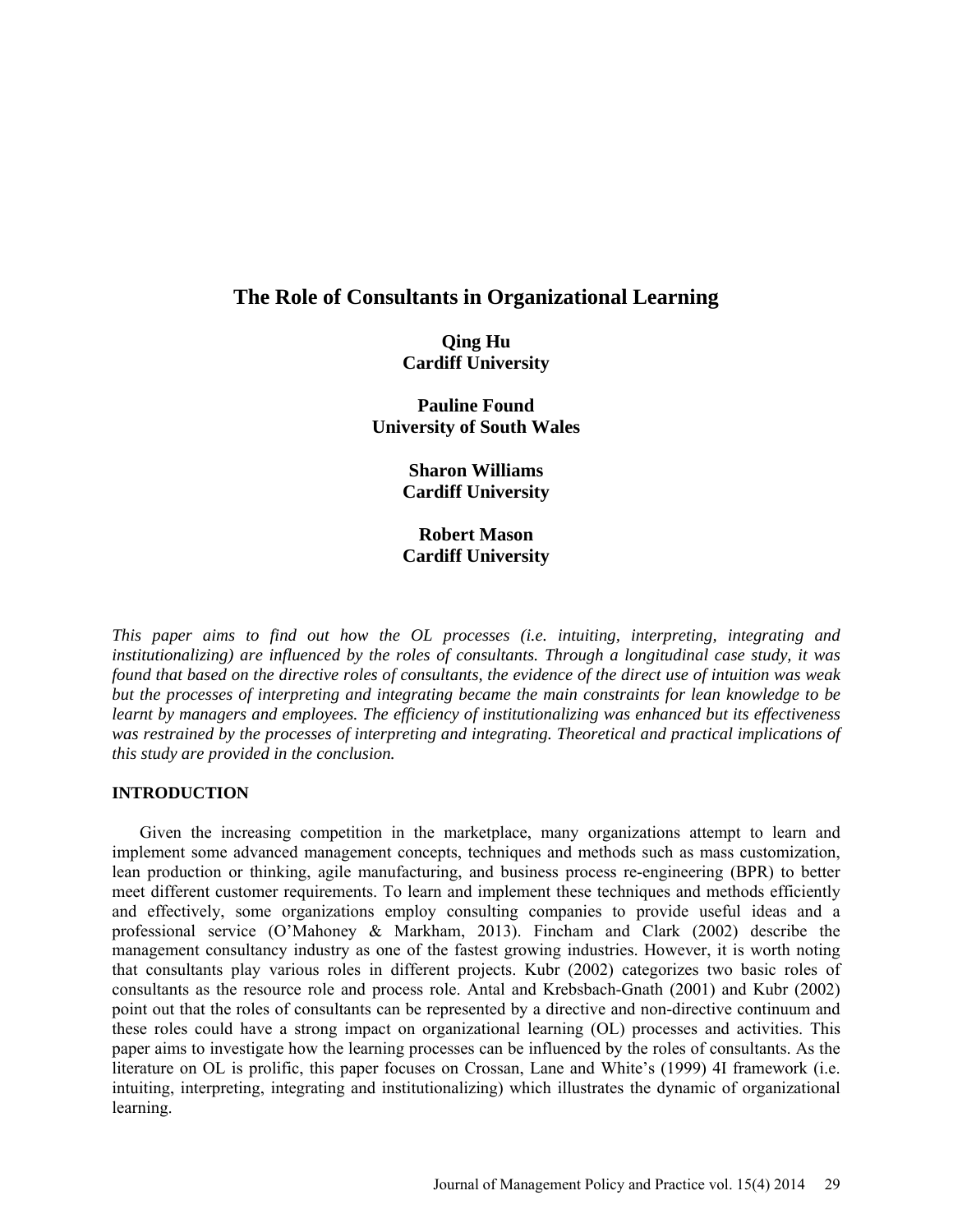#### **LITERATURE REVIEW**

#### **Organizational Learning**

## *The Definition of OL*

Numerous studies can be found in the area of OL but there is no standard definition or interpretation of OL. Some researchers (e.g. Cangelosi & Dill, 1965; March & Olsen, 1976) emphasize that OL means the adaption to internal or external environment changes. While Fiol and Lyles (1985) argue that although contextual factors such as culture, strategy, organizational structure and environment can affect learning activities, adaption should not be confused with learning. They point out that adaption means adjustments or modifications based on the environment changes but learning stands for knowledge and insight development and the linkages between effective past actions and future actions (Fiol & Lyles, 1985). It implies that adaption is more passive rather than proactive and it may not contribute to knowledge or insight development.

Fiol and Lyles' interpretation of learning is confirmed and developed by other researchers. For example, Miller (1996) describes OL as activities to acquire new knowledge which could be implemented in decision making processes or affecting other organizations. Sadler-Smith, Spicer and Chaston (2001) and Lopez, Peón and Ordás (2005) agree that OL refers to the acquisition and development of knowledge and skills to achieving better organizational effectiveness or performance. However, from Crossan, Lane and White's perspective, OL is more than knowledge creation, acquisition or development. They point out that OL is "a principle means of achieving strategic renewal of an enterprise" (Crossan, Lane & White, 1999, pp. 522). In other words, OL could occur at all the levels of the organization such as individual, group and organizational levels and the tension between learning new knowledge and taking advantage of the learned one is the central issue of OL (Crossan, Lane & White, 1999).

#### *OL Sources*

Organizations can learn from both internal and external sources. Experience of the organization such as routines which has been adopted by individuals or groups or the organization (Levitt & March, 1988), organizational self-appraisal which examines and solves errors or problems or reflection of failure within the organization (Argyris, 1976; Daudelin, 1996; Huber 1991; Shrivastava & Schneider, 1984), can be viewed as the foundations of OL sources. Those routines or activities which could achieve positive results are more likely to be accepted and adopted by other employees in the organization (Cyert & March, 1963; Levitt & March, 1988). However, Argyris (1976, 1977) claims that OL is associated with error detection and correction and similarly Daudelin (1996) and Popper and Lipshitz (2000) argue that failure can also be a potential source of OL. In addition to the internal sources, indirect experience from other organizations or professionals such as customers, suppliers, management consultants, governmental advisers or other successful organizations can also facilitate OL. For example, Fletcher and Harris (2012) who have investigated ten cases of Scottish organizations which attempted to achieve internationalization found that consultants could provide internationalization knowledge to these organizations. Similarly, external sources such as consultants and professionals enable organizations to learn new knowledge based on their expertise and skills through training and implementing specific projects (Easterby-Smith  $\&$ Araujo, 1999).

## *OL Processes*

By reviewing OL literature, a number of frameworks or models which describe and analyze OL processes or stages can be found. Among these models or frameworks, some researchers prefer to view OL processes as several highly structured and distinct constructs. For example, Huber's (1991) study identifies four typical constructs of OL (i.e. knowledge acquisition, information distribution, information interpretation and organizational memory). Similarly, Nevis, DiBella and Gould (1995) affirm that there are three important stages of OL including knowledge acquisition, knowledge sharing and utilization. However, it is argued by many researchers that OL processes are interacted with each other. In other words, one process or level can affect other processes or levels of OL. For example, Buckler (1996)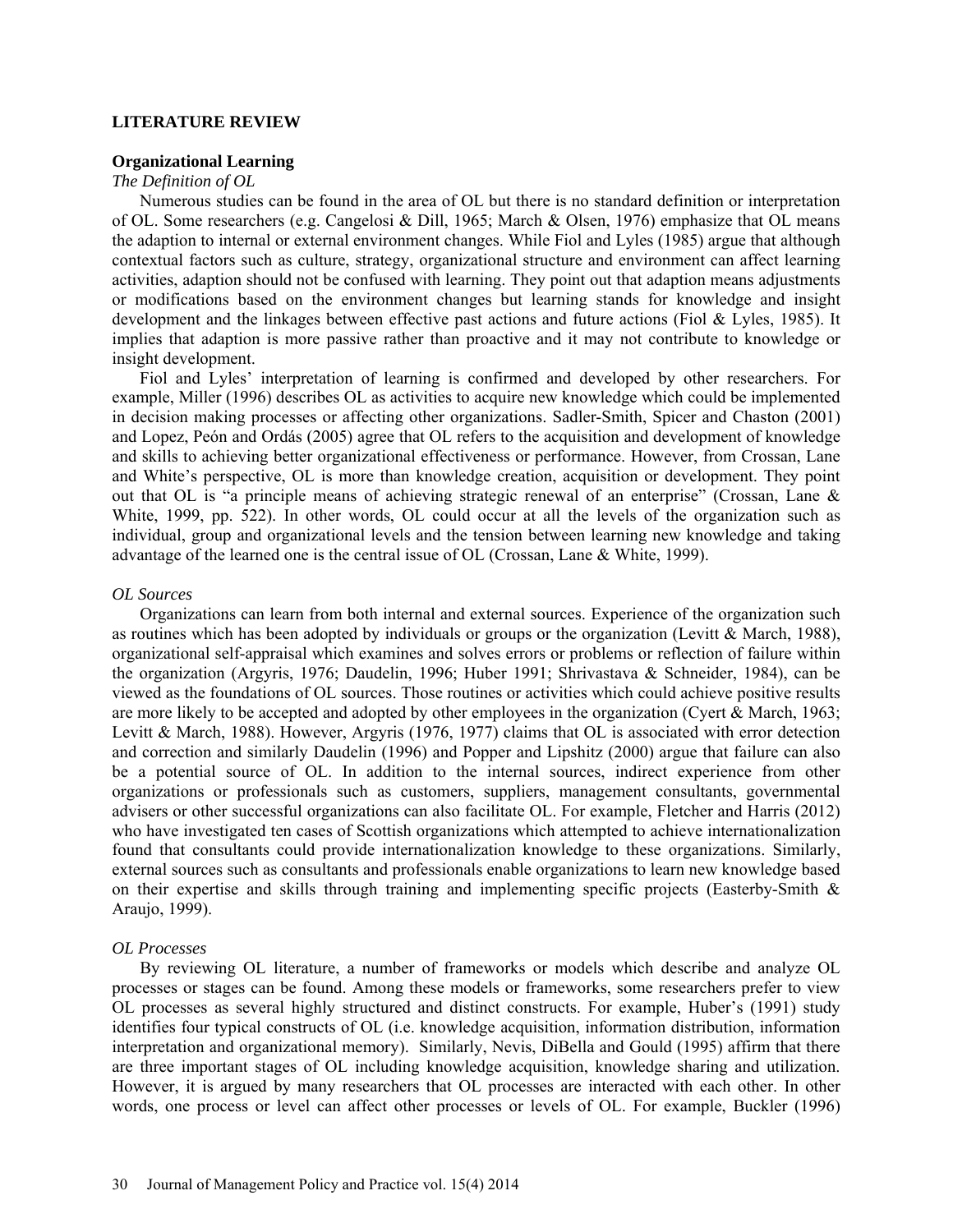points out that learning processes cover three elements (i.e. focus, environment and technique) and these three elements can overlap and be interdependent with each other. Lam (2001) develops a threedimensional model of OL which illustrates how these dimensions are interconnected with each other. Williams' (2001) belief-focused process model of OL which conceptualizes and presents the social interactions between OL processes is also a typical example. Although the above examples recognize the interactions between processes, they lack a clear analysis of different levels of OL.

In this study, we employ Crossan, Lane and White's (1999) 4I framework of OL which is widely accepted and applied by a large number of studies (e.g. Holmqvist, 2004; Schilling & Kluge, 2009; Vera & Crossan, 2004). It considers different levels of OL, interaction between these levels and reveals the dynamic of OL processes. There are four main OL processes (i.e. intuiting, interpreting, integrating and institutionalizing) that relate to three levels of learning (individual, group and organization). Crossan, Lane and White (1999) reject the perspective that OL is purely an analytical and conscious process by positing that learning could occur subconsciously. They argue that intuiting which means recognizing patterns subconsciously at the individual level is crucial to OL processes. Their perspective of intuiting is later supported and confirmed by other researchers. For example, Sinclair and Ashkanasy (2005) define intuition as "a non-sequential information-processing mode which comprises both cognitive and affective elements and results in direct knowing without any conscious reasoning" (Sinclair & Ashkanasy, 2005, p.353) and their model of decision-making clearly differentiates intuitive decision-making from analytical decision-making. In addition to intuiting, the second process-interpreting-enables individuals to consciously explain their insights or ideas through various languages and develop their cognitive maps (Crossan, Lane & White, 1999).

It is agreed by researchers that language is central to interpreting (Walsh, 1988; Weick, 1979). As individuals may explain the same phenomenon differently, the issue of equivocality could occur. However, according to Crossan, Lane and White (1999), this issue can be solved by group interpretive process. Compared to interpreting, the process of integrating emphasizes the development of collective action based on shared understanding across group members and the deeper shared understanding can be achieved through dialogue among group members (Crossan, Lane & White, 1999). The process which distinguishes learning at organization level from learning at individual or group level is institutionalizing. By proposing the assumption that OL does not simply equal the sum of individual or group learning, Crossan, Lane and White (1999) indicate that some learning results can be integrated and embedded in organizational strategy, structures, systems, practices and investments. They also suggest that it is not necessary for learning to go through every process and sometimes, some processes can be skipped. Although Crossan, Lane and White's (1999) study shows a rich and in-depth understanding of OL processes, some researchers argue that as OL includes various sources, it is also meaningful to extend the understanding of the 4I model from intra- to inter-organizational level (Jones & Macpherson, 2006). In other words, researchers should clarify how these 4I learning processes within the organization can be changed or affected by external professionals which in this paper we use management consultancy as a proxy.

## **Management Consultancy**

## *The Definition of Management Consultancy*

Trying to find out one unified definition of management consultancy can be problematic as it is defined differently by researchers. According to Sturdy's (2011) study which reviews and examines the literature of management consultancy, there are two dominated types of definitions. One type highlights activities that could assist or facilitate organizational change or improvement (Block, 2000). It implies that in addition to the experts or professionals outside the organization, any employee within the organization that provides help to others or the organization can be considered as the consultant. Compared to this broad and inclusive definition, the other type gives a narrower definition. It proposes that management consultancy is a special and professional service provided by specially trained and qualified persons (Greiner & Metzger, 1983). Based on these two distinct definitions, Kubr (2002) suggests a clearer and more fundamental definition of management consultancy which is employed in our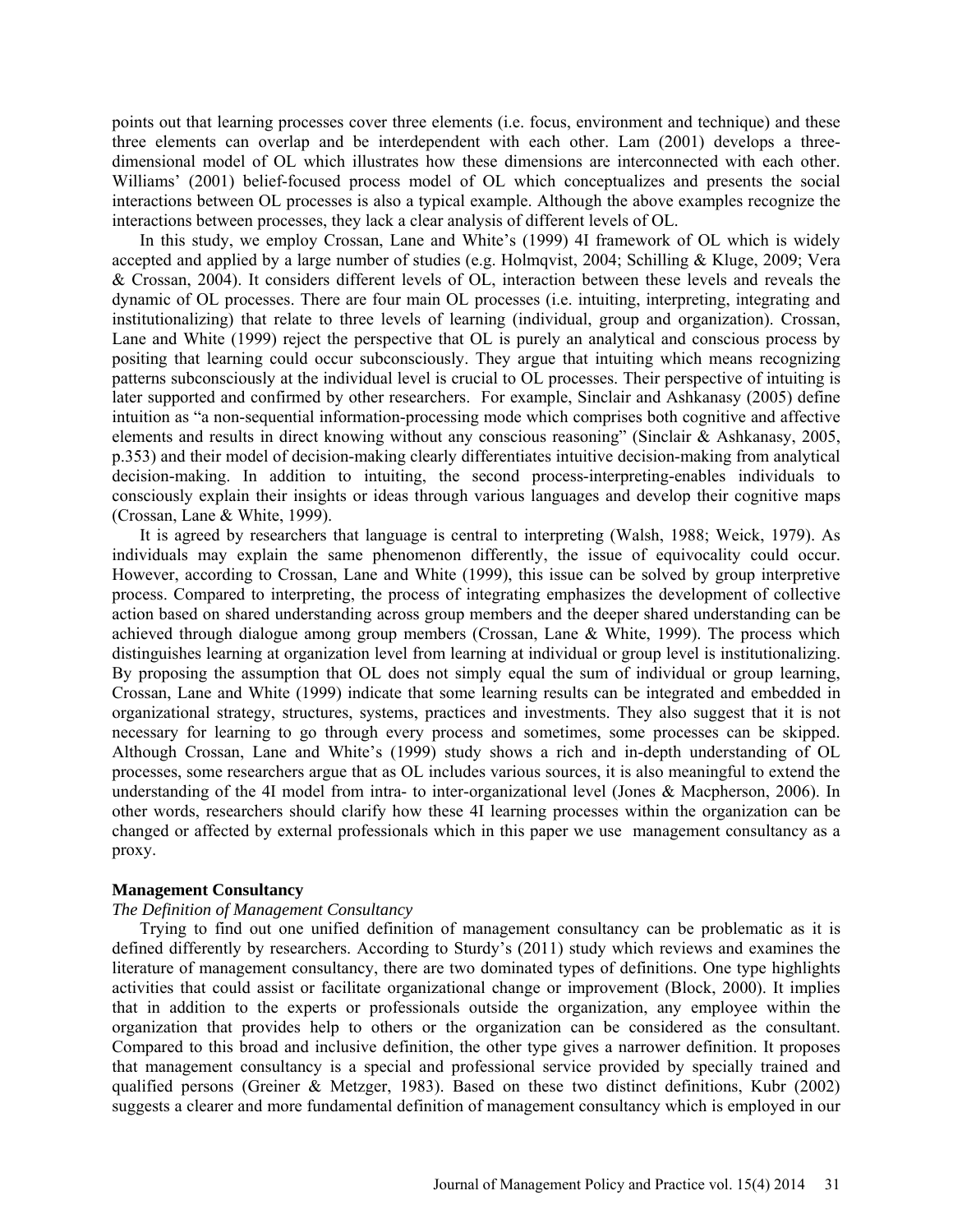study. From his perspective, management consultancy or consulting is defined as "an independent professional advisory service assisting managers and organizations to achieve organizational purposes and objectives by solving management and business problems, identifying and seizing new opportunities, enhancing learning and implementing changes" (Kubr, 2002, pp. 10).

## *The Roles of Consultants*

At a more macro level, consultants are normally viewed as "knowledge providers". For example, Kubr (2002) suggests that the role of consultants can be broadly categorized as resource role and process role. In the resource role the consultants are expected to provide a specific service to the client based on their expertise and in the process role consultants need to facilitate and enable the client to reflect upon and understand their own organization and its processes (Massey & Walker, 1999; Schein, 1998). Hence, it implies that consultants are expected to provide and transfer explicit and (or) tacit knowledge to the client organization (Richter & Niewiem, 2009). Gammelsater (2002) further points out that managers and consultants possess different knowledge base as managers' knowledge base includes more specific and organizational content and consultants' knowledge base is broader and external based. This difference implies that on the one hand, consultants can provide some new or at least different knowledge to the client organization but on the other hand, it may lead to "burdens of otherness" as consultants lack the context based knowledge of the client organization (Kipping & Armbrüster, 2002). A more critical perspective of the role of consultants argues that consultants actually do not provide new knowledge (O'Mahoney & Markham, 2013). Sometimes they just legitimize the existing knowledge (Bouwmeester & van Werven, 2011) or commodify some management concepts and then simply persuade managers to adopt them (Fincham, 1999; Fincham & Clark 2002; Nikolova, Reihlen & Schlapfner, 2009). The above views provide useful insights into the role of consultants in general but they are insufficient to analyze the diverse activities and roles of consultants in the project (Kubr, 2002). At a more micro level, some typologies of roles have been established by researchers to analyze the role of consultants in the project (e.g. Kubr, 2002; Nees & Greiner 1985; Turner 1982). In this paper, we employ Kubr's (2002) typology to identify the roles of consultants as it considers both the actual activities and different levels of involvement of consultants in the project. Based on Lippitt and Lippitt's (1979) study, Kubr (2002, pp. 73-76) propose eight roles of consultants from a directive extreme (i.e. consultants lead the project and directly tell the clients what should be done) to a non-directive extreme (i.e. consultants only provide information for clients without intervening the decision-making process in the client organization): advocate, technical expert, trainer or educator, collaborator, identifier of alternatives, fact finder, process specialist and reflector.

## **RESEARCH METHODS**

In this study, a single and in-depth case study was adopted for three reasons. First, according to Handfield and Melnyk (1998), a case study are employed for the following research purposes: 1) exploration (i.e. to understand the uncovered domains of previous theories); 2) theory building (i.e. to identify key variables, their relationships and the reasons for these relationships); 3) theory testing (i.e. to test the previous theories); 4) theory extension (i.e. to better structure the theory based on the observed results). In this study, as the main purpose is to explain how the roles of consultants can affect OL processes, case study can be viewed as the most suitable research method. Second, as suggested by Yin (2009), case study is most suitable for answering "how" and "why" questions which could contribute to both theory testing and building. In this study, as the research question is a "how" question, it is reasonable to choose a case study approach. Third, in terms of the choice of cases, Voss et al. (2002) point out that single and in-depth case study is commonly used in longitudinal research. In this study, one of the authors had a unique opportunity to get access to a Chinese SME (Small and Medium Enterprise) in the foundry industry which was implementing a lean project with the support from a consulting company from Feb 2012 to Jan 2013. Table 1 provides the background information of these two companies. During this period, the author visited this company twice: the first visit was at the early-to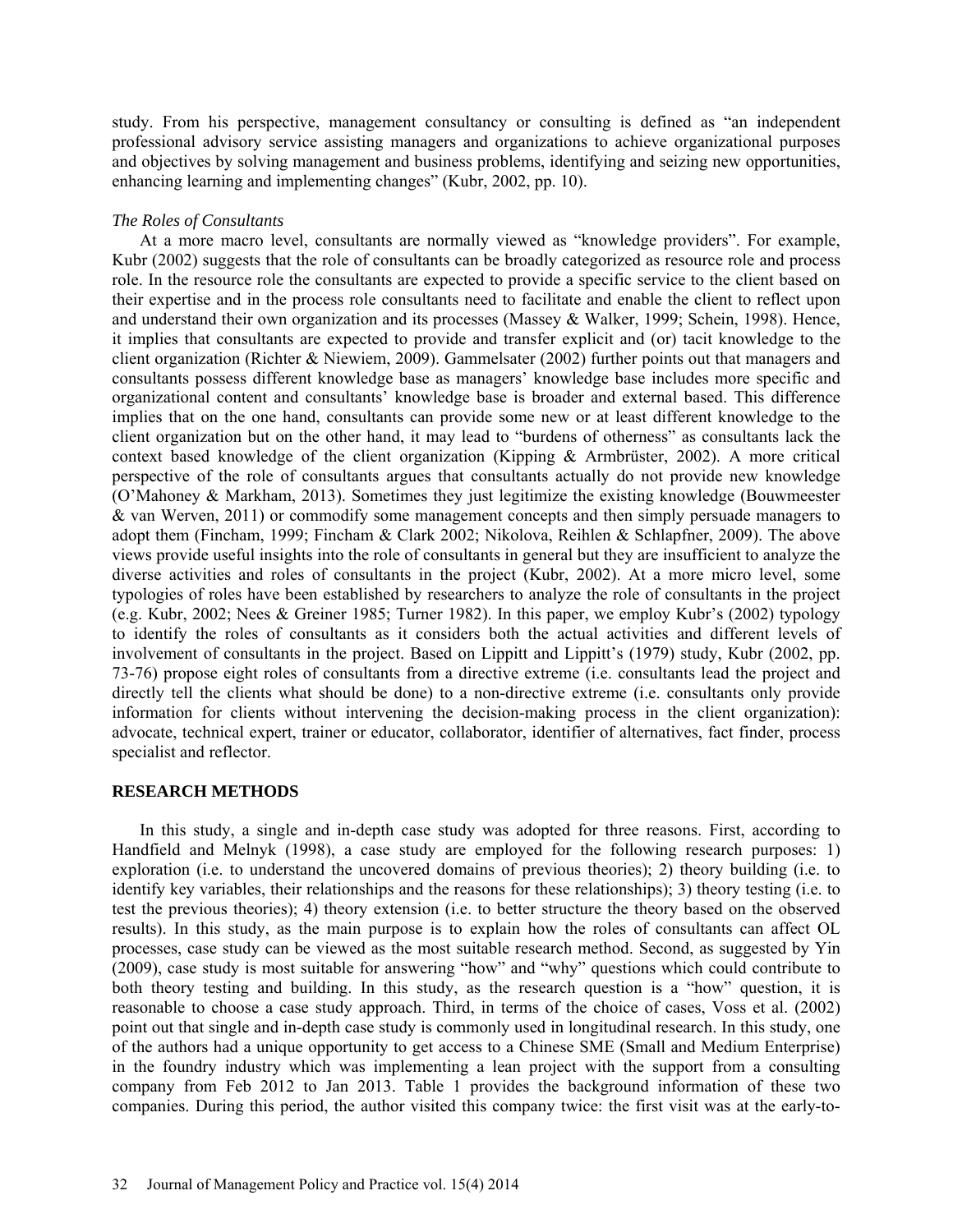mid stage of the project from Feb 2012 to May 2012 and the second visit was at the mid-to-end stage from Nov 2012 to Jan 2013.

| <b>Background</b>      | <b>The Case Company</b>                               | <b>The Consulting Company</b>                                                                                                                                                                                 |
|------------------------|-------------------------------------------------------|---------------------------------------------------------------------------------------------------------------------------------------------------------------------------------------------------------------|
| Ownership              | Private                                               | Private                                                                                                                                                                                                       |
| Founded in             | 1983                                                  | 1985                                                                                                                                                                                                          |
| Business sector        | Manufacturing-Foundry<br>industry                     | Management consulting                                                                                                                                                                                         |
| Position in the market | Tier 2 supplier                                       |                                                                                                                                                                                                               |
| Customers              | Tier1 supplier<br>(Domestic,<br>Japan<br>and<br>U.S.  | SMEs (Domestic)                                                                                                                                                                                               |
| Products/service       | such<br>Auto<br>as<br>parts<br>knuckle and brake drum | A wide range of services including strategic<br>management, performance management, human<br>management, marketing,<br>financial<br>resource<br>management and most recently, lean production<br>(since 2005) |
| No. of employees       | 296 employees with 40<br>engineers                    | 58 full-time (6 CMC) and 98 part-time                                                                                                                                                                         |

**TABLE 1 THE BACKGROUND OF CASE STUDY**

To aid the rigorous collection of data some instruments for case study were employed. Yin (2009) suggests that the interview can be viewed as a vital source for case study. In this study, one of the most important instruments is the semi-structured interview. Gubrium and Holstein (2001) indicate that compared to structured and unstructured interview, semi-structured interview possesses unique strengths. On the one hand, some closed questions can enable the researcher to compare and contrast answers from interviewees and on the other hand, some open-ended questions can be asked to gather rich information. To understand the learning processes which occur at different levels and the roles of consultants, managers, consultants, supervisors and operators were interviewed. For managers, they were interviewed with the focus on their past experience of lean, their attitudes and understanding towards lean and reasons to employ consultants and their expectations of consultants. For consultants who were directly responsible for the project, they were interviewed in terms of their interpretation of their roles, their understanding of lean, learning and training issues or difficulties in the project. For supervisors and operators who attended different workshops, they were interviewed in relation to their attitudes and interpretations of lean, courses delivered by consultants and learning and communication issues. All the interviews were transcribed and then sent to interviewees to confirm these were accurate recording of the interview.

In addition to the semi-structured interviews, direct observation and documentation were also employed to enrich the case study. For direct observation, the author was given access to the shop-floor, training courses and meetings to observe how managers, supervisors and operators worked and communicated with each other and how training courses were delivered by consultants or managers. The documentation included materials from the training courses, the improvement project plan, the implementation handbook, reports from consultants and new documents of rules and performance assessment. Memos were also used to record ideas and thoughts during the field work. To analyze different sources of data in a logical way, coding was employed. A group of codes that linked to the roles of consultants and OL processes were generated and developed from literature prior to collating any data.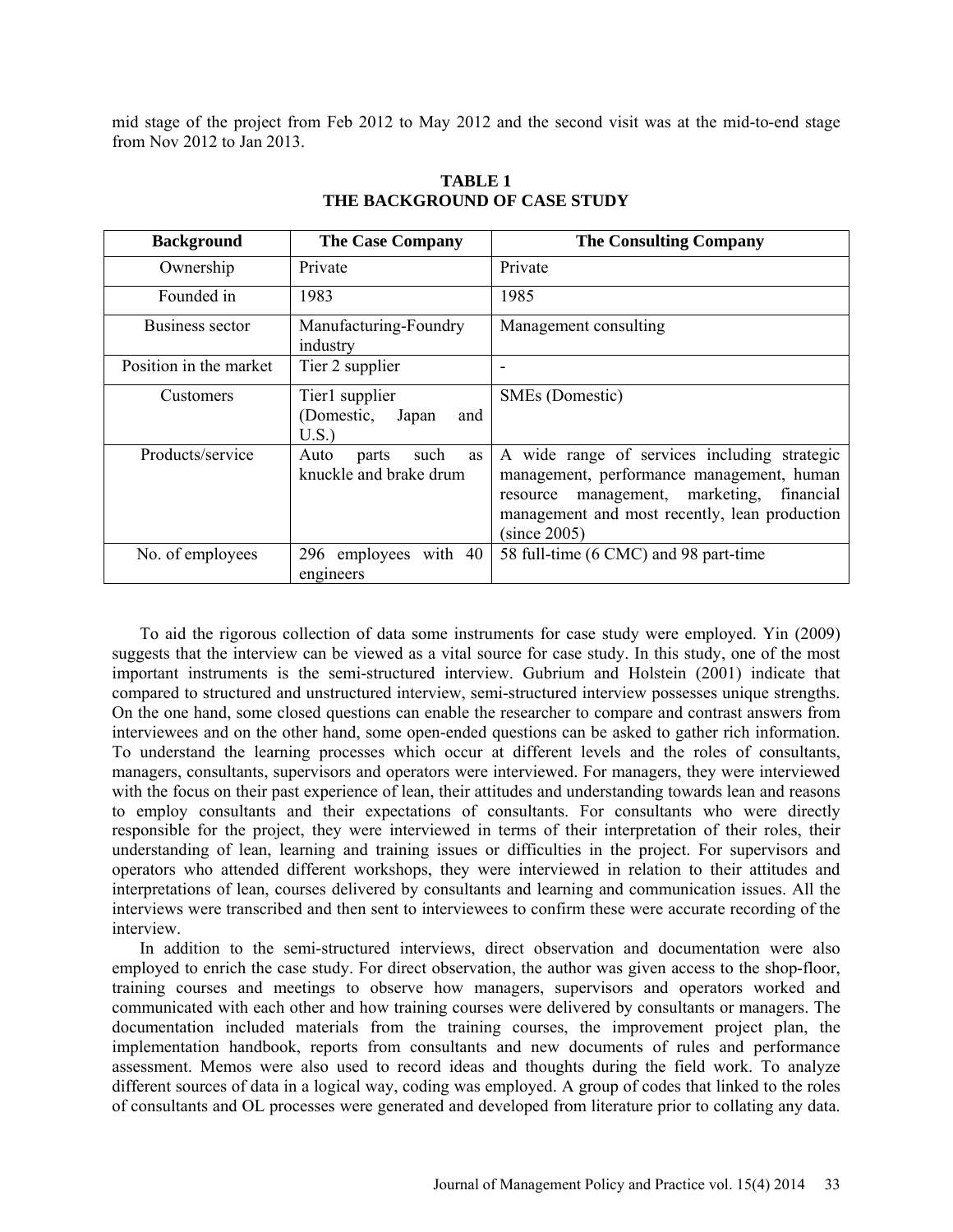New codes were also developed and added during data analysis. As there was no pre-defined hypothesis of how the OL processes can be influenced by the roles of consultants, patterns that emerged from the data (e.g. interview transcript) were recorded and then compared with other sources of data (e.g. observation and documentation). To enhance the validity of analysis, several meetings were held between authors to discuss and draft the results. Additionally, before completing the final version of results, the drafted results were circulated with senior managers and consultants.

## **FINDINGS**

#### **The Roles of Consultants in the Project**

Through the analysis of the interview transcripts and data from observation and documentation, four types of roles were identified.

The first one is trainer. It was found that both managers and consultants mentioned this role frequently during the interviews. From the managers' perspective, consultants can be labelled as their "teacher" who possessed "various types of knowledge and experience" in this area and educated them to understand and implement lean. From the consultants' perspective, they were responsible for training the managers and employees in terms of the meaning of lean, the approaches and requirements of lean.

The second role identified is the advocate. One of the most important reasons for managers to choose lean implementation was as a result of the recommendation from the consultants. During the first meeting, the consultants explained the benefits of implementing lean, such as cost reduction, quality improvement and employee quality enhancement and successful cases of lean implementation after the senior managers described their difficulties and problems the organization was experiencing. In this case, the consultants persuaded their client (the case company) to select and adopt a particular solution (i.e. lean production) and the introduction of benefits and successful cases convinced the managers that lean production could be a suitable and valuable solution. Additionally, the consultants also designed and proposed the detailed plan and guidelines for lean implementation. It is worth noting that the role of the advocate should not be confused with the collaborator in problem-solving or identifier of alternatives. The advocate tries to promote specific ideas or solutions and persuade managers to accept and adopt these ideas or solutions rather than providing alternative solutions. In the case of this project, the consultants offered one detailed plan for the whole project which they believed could be the most suitable and comprehensive approach (including organizational, operational and technical levels of changes) rather than several alternative plans. Additionally, when applying lean tools such as 6S and visual management, the consultants directly provided 6S implementation and assessment method which formulated why and how to change the status quo by using 6S.

The third role is the fact-finder. The consultants investigated the status quo (e.g. organizational structure, culture, employee quality, shop floor management) of the case company through interviewing managers and employees and observing their management, production processes and shop floor during the preparation stage to identify the problems, potential improvement areas and the main focuses of the project.

The final role identified is the one of technical expert. When interviewing managers, it was found that they described themselves as having a "lack of sufficient knowledge of lean production" and therefore the most important reason to employ consultants was for their experience and knowledge to cope with problems. In other words, the consultants could provide a professional service. For the consultants, it was evident that they had developed their lean based knowledge from both direct and indirect experience. For indirect experience, they invited professors in academia and experts in the consulting industry (who had successfully completed lean implementation projects) to deliver lean based training courses to enable them to better understand the concepts and practices. Additionally, the consulting company purchased some databases which cover a wide range of trade magazines and academic journals to enable the consultants to learn from various cases. For direct experience, the consultants were required to submit monthly reports to reflect the tasks completed, the results that were achieved, the problems or difficulties they identified and the plan or solutions for the next step. By the end of project, the consultants were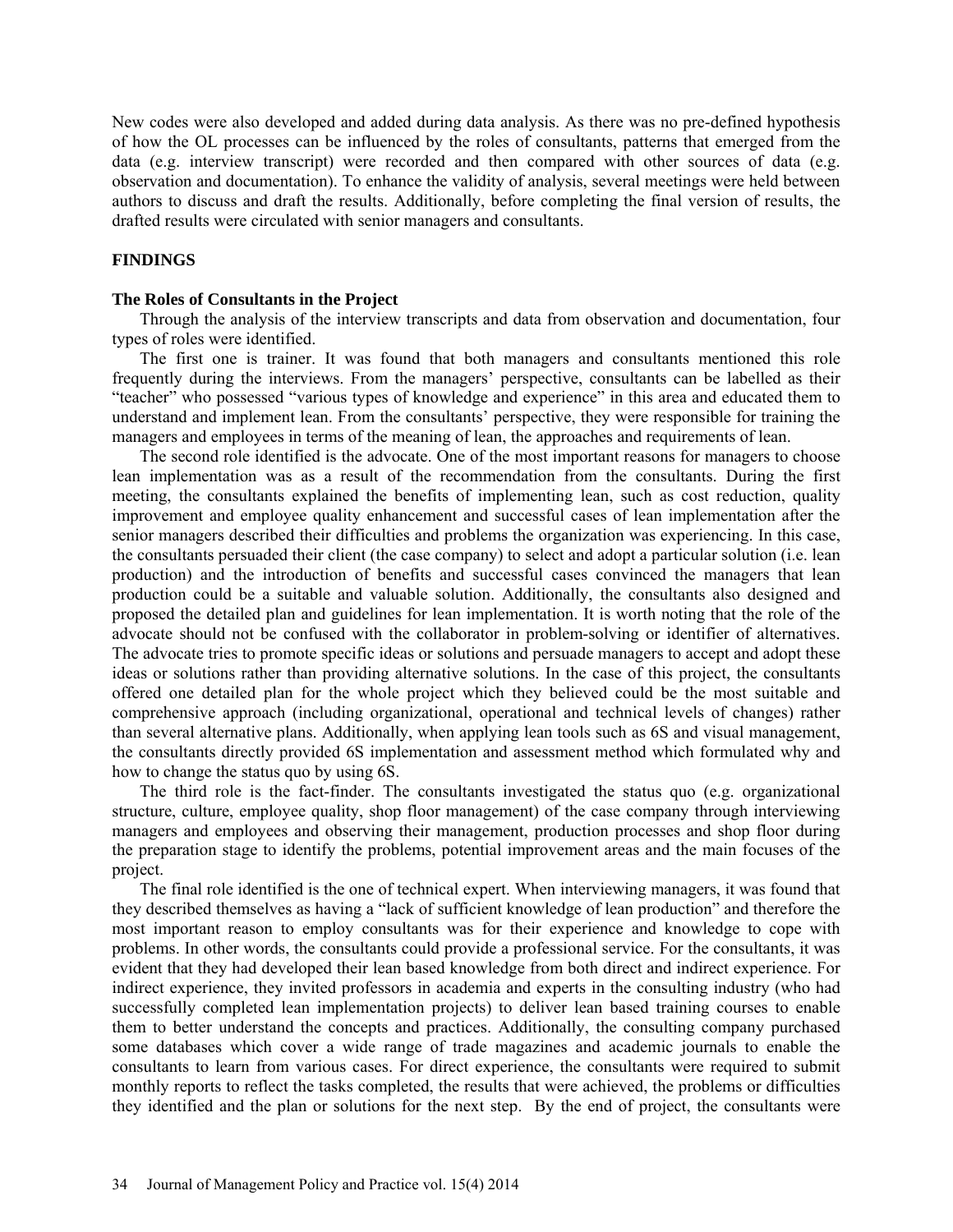required to submit a full project report which reflected their tasks and achievements. By writing the reports, the consultants were able to record, review and reflect their experience in a regular and structured way and therefore, learn from this reflection.

In summary, although the consultants acted as fact finder that is closer to non-directive extreme at the beginning of project, it was evident that the roles in this project were more directive and resource based.

## **The Roles of Consultants and OL Processes**

#### *The Roles of Consultants and Intuiting*

As documented in the previous section, intuiting is an important process for OL. The results from this case study suggest that the evidence for direct use of intuition is weak for two main reasons. One reason is that the process of intuiting at an individual level is largely replaced by the roles of consultants. For example, as the consultants acted as the fact finder, they were mainly responsible for identifying problems and potential solutions by using different data collection methods (i.e. interviewing employees and managers, getting access to company documents, sending mini-questionnaires and observing shop floor) and analytical tools (i.e. statistical analysis such as descriptive statistics of mini-questionnaire, content analysis of company documents or reports and interviews). Through this analytical work, a report of the 'status quo' can be generated. This report can also be viewed as the source for their planning process and evidence for persuading managers to accept their plan. In other words, instead of the employees or managers, consultants recognized patterns or problems by using professional data collection methods and analytical tools. It may be argued that the consultants could recognize patterns subconsciously or directly identify patterns based on their expertise and experience. However, when interviewing the consultants, it was found that they rarely use intuition. The consultants explained that they needed to show the evidence for their proposed plan or guideline through scientific methods. It implies that when playing a directive role particularly as an advocate, consultants should list and analyze reasons and benefits to persuade managers and therefore, it is automatically a counterintuitive process. The other reason is that lean itself is counterintuitive. Emiliani (1998) points out that managers' intuitive or natural way of thinking is batch and queue production mode rather than lean production. Hence, wastes identified by lean thinkers cannot be recognized by managers unless they are educated to learn lean tools or lean concepts (Emiliani, 1998). In the case of this project, most managers and employees have not been trained or taught lean based knowledge before. Therefore, it is less likely for them to intuitively recognize waste or process improvement opportunities.

#### *The Roles of Consultants and Interpreting and Integrating*

Consultants attempted to teach and explain the ideas and benefits of lean production through meetings and training courses. As training courses delivered by the consultants were the main pathway for managers and employees' learning, how to interpret lean in an understandable and acceptable way can be a challenge for consultants. By observing their training courses, it was found that these were mainly delivered through lectures (the consultants acted as trainer or teacher while the managers or supervisors or operators acted as students). However, when interviewing some of the "students" after the first and second training courses, which mainly focused on organizational structure and job responsibility, negative feedback was received. Some "students" complained that they could not memorize what the consultants said as they were not familiar with conceptual words or phrases in the training courses. Several "students" highlighted that the examples or cases employed by consultants did not link closely with their daily jobs and thereby, they did not know what or how to change. It implies that the consultants failed to develop common language to interpret the training materials. Additionally, as "students" could not memorize or understand the training course, it was difficult for them to change their existing mindset, or develop shared understanding or engage in the project. This difficulty was also reflected in their meetings. While consultants tried to explain their guideline for lean implementation in the meetings, several middle managers questioned the benefits of lean production and they complained that actually they did not quite understand it as the linkages between lean production and their current daily work were unclear. They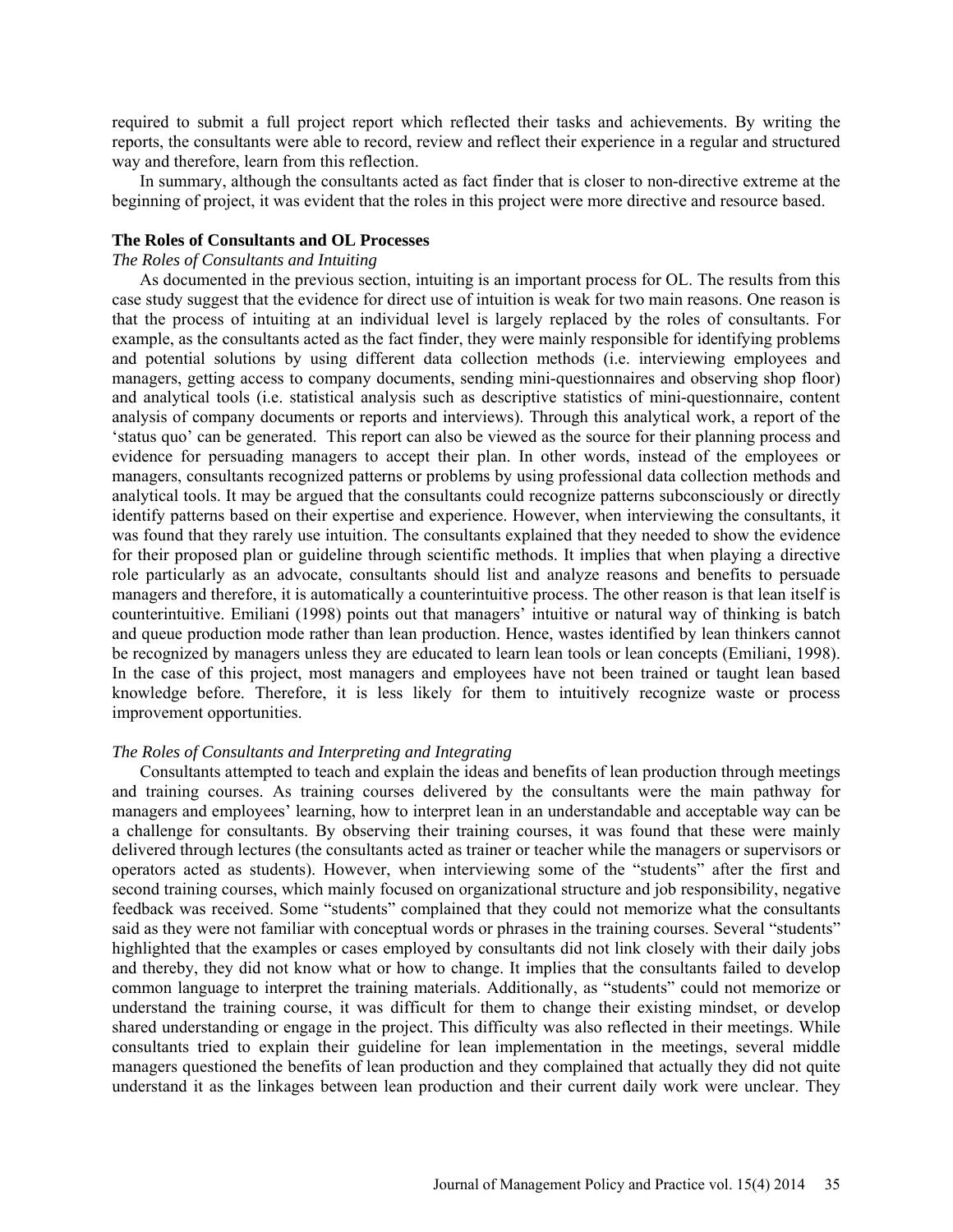argued that they needed a more practical and easy-to-understand or easy-to-use guideline for lean production which could directly reflected on their daily work.

Moreover, consultants attempted to integrate lean production into employees' behavior by changing the current operations procedures and policies as well as their performance assessment methods. However, both middle managers and employees felt uncomfortable with the new proposed procedures and policies as they were too wordy and abstract. Hence, finding a common language or at least an acceptable language to interpret the ideas of lean production became a core issue. To deal with this issue, the managers and consultants decided to change the training method. As managers knew their company and employees better than the consultants, and also as the consultants worked closely with the managers during the project, the consultants attempted to train the managers first. Managers were then expected to deliver the training courses with the common language to supervisors or operators. In this case, the consultants acted as "head trainers or coaches" who educated managers. Managers acted as "assistant trainers" who were responsible to educate employees in their department. For example, one of the important training courses is 6S implementation. As this course was mainly associated with the operations management (OM) department, the head of OM was expected to be the "assistant trainer".

As a result of interviewing consultants and managers, it was found that compared to the previous training method, the new method provided more opportunities for both managers and consultants to discuss or communicate with each other and this immediate communication enabled consultants to gain better understanding of the situations in the company. By interviewing supervisors and operators, they highlighted that it was easier for them to understand the managers' language and cases or examples provided by managers directly reflected their daily jobs. Based on this training course, some collective actions can be found in several workshops. For example, two supervisors mentioned that their operators began to clean machines and floors after the training course. Another supervisor reported that operators realized the importance of safety and they proactively checked whether their colleagues wore helmets and gloves.

In addition, a revised version of operations procedures and policies was provided by the consultants during the later meetings. Although the language and structure was simplified in the revised version, manager (particularly middle managers) and supervisors still felt difficult to read and understand it. Several middle managers argued that the content included in the revised version was too general and conceptual. They were not interested in reading "a general conceptual book" and once again they highlighted what they expected was "practical guideline" which can exclusively match the context of their company. As middle managers and supervisors were unsatisfied with the revised version, consultants were forced to do a second revision of their proposed procedures and policies. One of the consultants complained that it was an endless work as none of them had the working experience in this company and it was difficult for them to gain a comprehensive understanding of each department in this company within a short period. Another consultant worried that they lagged behind their schedule. As planned, the current state of shop floor should be changed and the new policies and work procedures should began to be implemented during the middle to end stage but actually, consultants were still in the process of developing and revising the procedures, policies and assessment methods. If they could not accomplish all the tasks on time, managers would complain again at the end stage of this project.

## *The Roles of Consultants and Institutionalizing*

The efficiency of institutionalizing was improved based on the directive consultants' roles. This study found that as the consultants acted as the technical expert and advocate, they were responsible to redesign and re-organize the operations procedures, policies, job responsibility, and performance assessment criteria based on their knowledge of lean production. For example, the safety and quality policy was developed by consultants. The assessment of Total Productive Maintenance (TPM) and 6S was included in the supervisor and operator's performance assessment criteria and related activities incorporated in their operations procedures. This implies that the process of institutionalizing can be led by consultants rather than managers. Consultants could directly and efficiently embed their knowledge of lean production into organizational level change within a relatively short time period. Managers and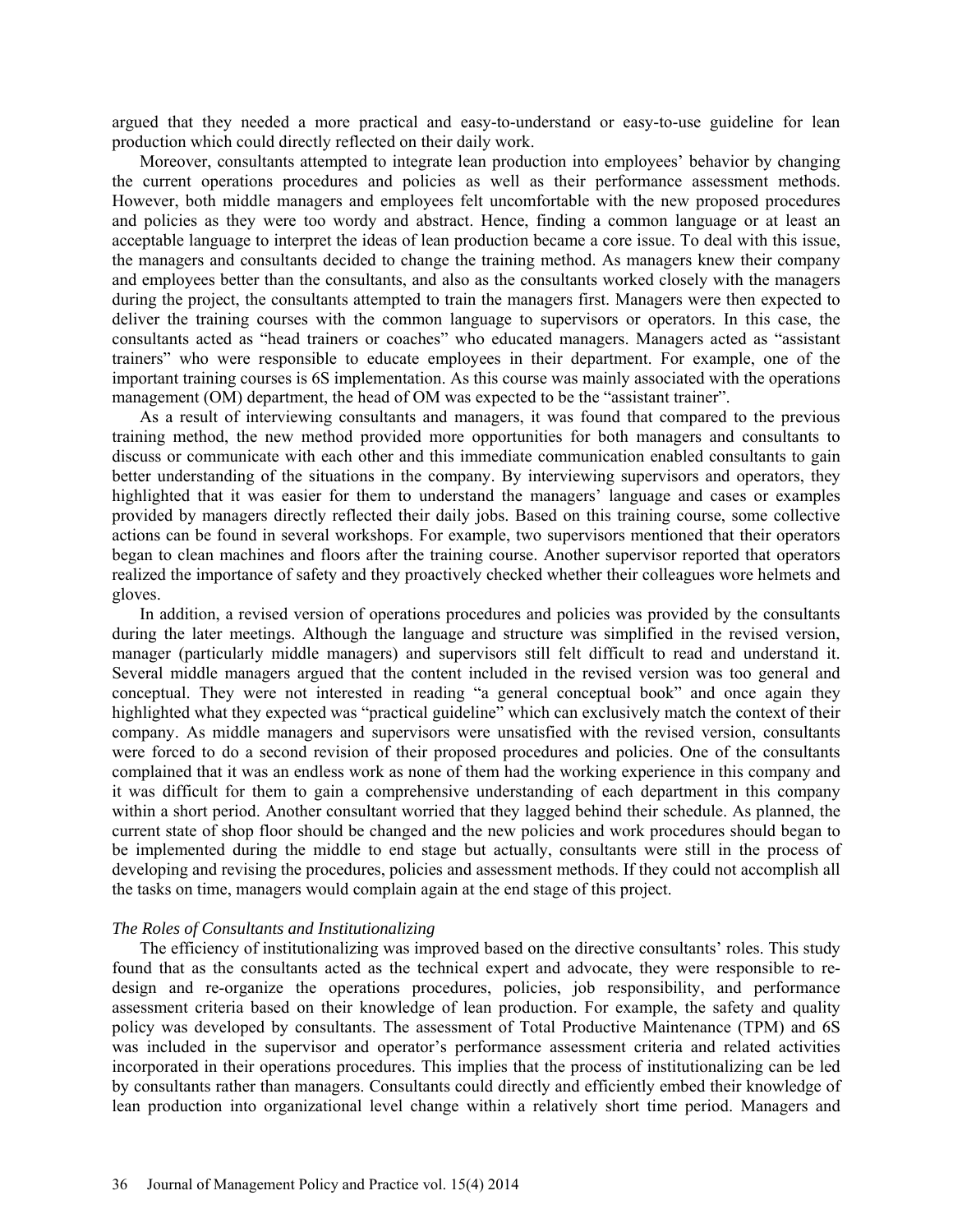employees were then expected to be persuaded and trained to accept or implement the re-designed organizational structure, policy, job responsibilities and performance assessment criteria. However, it is worth noting that efficiency does not mean effectiveness. For example, as discussed in the previous section, middle managers did not understand the ideas and benefits of lean production. In this case, the consultants drafted the documents relating to the operations procedures and policies in a relatively short time, but whether these documents, without proper interpretation, could be adopted and implemented by managers or employees effectively remained as an issue.

### **CONCLUSION**

The aim of this paper was to establish how the learning process can be affected by the role of consultants. The 4I framework, which illustrates the dynamics and different levels of learning, was employed to identify learning processes. Kubr's (2002) typology was also employed to identify the roles of consultants. Through a longitudinal and in-depth case study of a Chinese SME which implemented a consultancy-led lean project it was found that the roles of consultants were directive and operated at four levels; trainer, advocate, fact-finder and technical expert. There was insufficient evidence to show the direct use of intuition in this project. However, the consultants were forced to improve the processes of interpreting and integrating. These processes, although intervened by directive roles of consultants, became the main constraints for lean production to be understood and accepted by managers and employees. The directive roles of the consultants can contribute to the efficiency of institutionalizing but its effectiveness can be restrained by the process of interpreting.

This paper enriches the OL literature (particularly 4I framework) by investigating learning activities and processes in a specific project and illustrating how these four processes can be affected by external professionals such as consultants. Furthermore, it also has practical implications for consultants and managers. For consultants, while they play directive roles in the improvement project, it is insufficient for them to simply introduce the new knowledge such as lean production, provide guidelines for implementation or directly change the rules and policies in the client organization. The main constraint is how to enable the managers and employees to understand lean production. In other words, consultants should focus on how to interpret the new ideas in an acceptable way and integrate them into managers and employees' daily work. As argued by Gammelsater (2002) and Kipping and Armbrüster (2002), the different knowledge base of consultants and managers may lead to "burden of otherness". In the consultancy-led project, to enable new knowledge such as lean production to be learnt and implemented effectively, the importance of middle managers should be recognized by consultants. Middle managers normally do not directly involve in the first contact or meetings at the beginning of project. Their importance can easily be underestimated by consultants as consultants who play directive roles in the project and seek to persuade the senior managers to accept and support their suggestions. However, middle managers work closely with employees and are actually more familiar with the organizational (particularly operational) context. Hence, instead of solely focusing on senior managers, consultants should actively cooperate with and involve middle managers during the project (e.g. involving middle managers in the training courses). For senior managers, on the one hand, they should involve middle managers at the beginning of project as they can provide useful and up-to-date operational information. On the other hand, the selection of consultants should be considered carefully. Consultants with experience in the relevant industries seem to be a more realistic and suitable choice. As a single case study, the generalizability of these findings is limited. Therefore the long-term research aim is to investigate more cases and compare and contrast different roles of consultants and their effects on the effectiveness of 4I learning processes.

#### **REFERENCES**

Akinci, C., & Sadler-Smith, E. (2012). Intuition in Management Research: A Historical Review. *International Journal of Management Reviews*, 14, 104–122.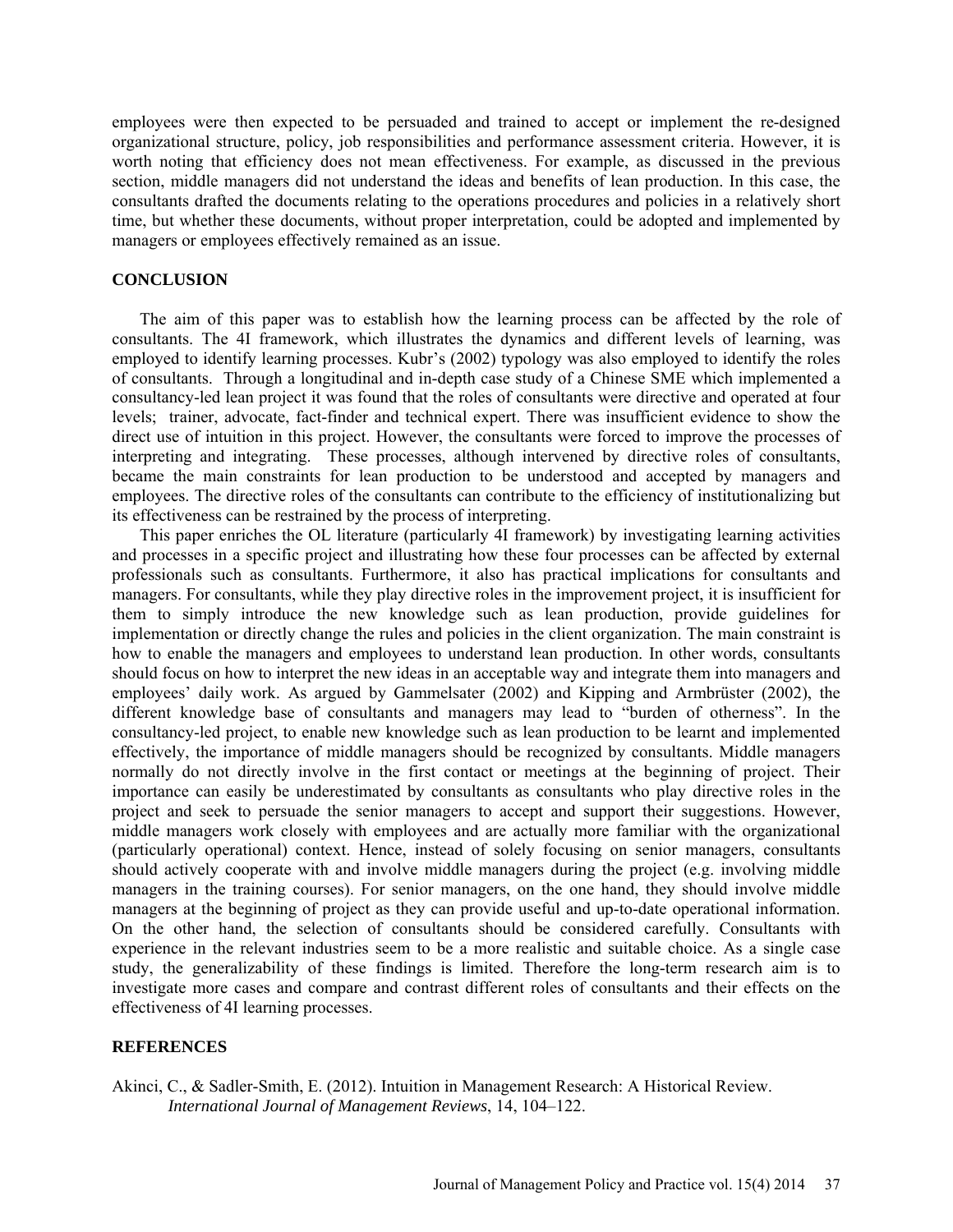- Argyris, C. (1976). Single-Loop and Double-Loop Models in Research on Decision Making. *Administrative Science Quarterly*, 21, 363-375.
- Argyris, C. (1977). Double-loop learning in organizations. *Harvard Business Review*, Sep-Oct, 115-125.
- Antal, A. B., & Krebsbach-Gnath, C. (2001). Consultants as Agents of Organizational Learning: The importance of marginality. In M. Dierkes, J. Child & I. Nonaka (Eds) *Handbook of Organizational Learning and Knowledge* (pp. 462-483). Oxford: Oxford University Press.
- Block, P. (2000). *Flawless consulting* 2nd ed. San Francisco: Jossey-Bass/Pfeiffer.
- Bouwmeester, O. & van Werven, R. (2011). Consultants as legitimizers: exploring their rhetoric. *Journal of Organizational Change Management,* 24, (4), 427-441.
- Buckler, B. (1996). A learning process model to achieve continuous improvement and innovation. *The Learning Organization,* 3, (3), 31-39.
- Cangelosi, V. E., & Dill, W. R. (1965). Organizational learning observations: toward a theory. *Administrative Science Quarterly,* 10, 175-203.
- Crossan, M.M., Lane, H.W., & White, R.E. (1999). An organizational learning framework: from: intuition to institution. *Academy of Management Review,* 24, (3), 522–537.
- Cyert, R. M. & March, J. G. (1963). *A behavioural theory of the firm*. New Jersey: Prentice-Hall.
- Daudelin, M. W. (1996). Learning from Experience through Reflection. *Organizational Dynamics,* 24, (3), 36-48.
- Easterby-Smith, M. & Araujo, L. (1999). Organizational learning: current debates and opportunities. In M. Easterby-Smith, L. Araujo, & O. Burgoyne (Eds). *Organizational learning and learning organization* (pp. 1-22). London: Sage.
- Emiliani, M. L. (1998). Lean behaviors. *Management Decision,* 36, (9), 615-631.
- Fincham, R. (1999). The Consultant-Client Relationship: Critical Perspectives on the Management of *Organizational change. Journal of Management Studies,* 36, (3), 335-351.
- Fincham, R. & Clark, T. (2002). Introduction: the emergency of critical perspectives on consulting. In T. Clark, T. & R. Fincham (Eds). *Critical consulting* (pp. 1-8). Oxford: Blackwell.
- Fiol, C. M. & Lyles, M. A. (1985). Organizational learning. *Academy of Management Review,* 10,803- 813.
- Fletcher, M., & Harris, S. (2012). Knowledge acquisition for the internationalization of the smaller firm: Content and sources. *International Business Review,* 21, 631-647.
- Gammelsaeter, H. (2002). Managers and Consultants as Embedded Actors-Evidence from Norway. In M. Kippingand and L. Engwall (Eds). *Management Consulting: Emergence and Dynamics of a Knowledge Industry* (pp. 222–37). Oxford: Oxford University Press.
- Greiner, L. E. & Metzger, R. O. (1983). *Consulting to management*. PTR: Prentice Hall.
- Gubrium, J., Holstein, J. 2001. *Handbook of interview research*. London: Sage.
- Handfield, R. S, & Melnyk, S. A. (1998). The scientific theory-building process: a primer using the case of TQM. *Journal of Operations Management,* 16, 321-39.
- Holmqvist, M. (2004). Experiential learning processes of exploitation and exploration within and between organizations: An empirical study of product development. *Organization Science,* 15, 70–81.
- Huber, G. P. (1991). Organizational learning: the contributing processes and the literatures. *Organizational Science,* 2, (1), 88-115.
- Jones, O. & Macpherson, A. (2006). Inter-Organizational Learning and Strategic Renewal in SMEs. *Long Range Planning,* 39, 155-175.
- Kipping, M. & Armbrüster, T. (2002). The Burden of Otherness. In M. Kippingand and L. Engwall (Eds). *Management Consulting: Emergence and Dynamics of a Knowledge Industry (pp. 203–21).* Oxford: Oxford University Press.
- Kubr, M. (2002). *Management consulting*. 4th ed. Geneva: International Labour Office.
- Lam, Y. L. J. (2001). Toward re-conceptualizing organizational learning: a multidimensional interpretation. *International Journal of Educational Management,* 15, (5), 212-219.
- Levitt, B., March, J. G. 1988. Organisational learning. *Annual Review Sociology* 14, 319-340.
- Lippitt, G. & Lippitt, R. (1979). *The consulting process in action*. La Jolla, CA: University Associates.